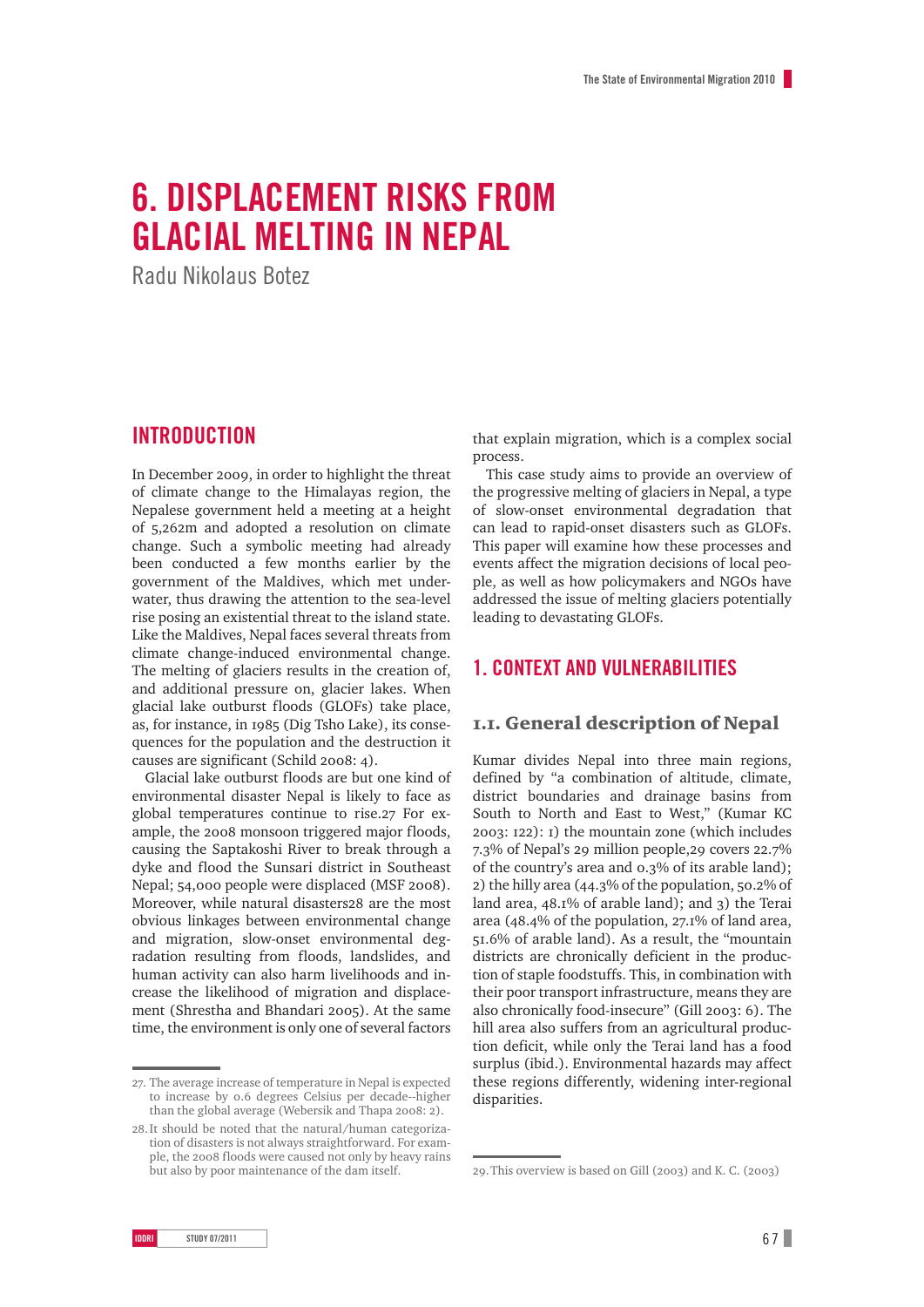



Note: White areas: Tarai; dark area: Hills; grey area: Mountains. Source: Kumar KC 2003: 122.

#### 1.2. Historical description of affected areas

Glacial lake outburst floods (GLOFs) are considered one of the most imminent threats resulting from environmental change in Nepal. As glaciers melt, new glacial lakes are formed and existing lakes expand, increasing the risk of GLOFs. In 1985, a GLOF in the Dig Tsho Glacial Lake in eastern Nepal attracted international attention. An "ice avalanche" had fallen into the lake, causing a five-meter high flood wave that overcame a moraine dam and ran down mountainsides, destroying houses, land, infrastructure, and causing \$1.5 million in damage to a hydroelectric power plant (Schild 2008: 4). The glacial lake, 1,500 metres long and 300 metres wide, was almost completely emptied by this event (Horstmann 2004: 3). In one of Asia's poorest countries (UNDP, 2010), such events impose a heavy toll. And while the Dig Tsho GLOF was among the most devastating, such floods occur every two to five years according to the Nepalese Department of Hydrology and Meteorology (Kattel 2007).

#### 1.3. Socio-economic and natural characteristics of affected area

In recent years, much emphasis has been put on the notion of vulnerability as a way of anticipating the impact of environmental changes on populations. Vulnerability is "a function of the character, magnitude, and rate of climate change and variation to which a system is exposed, its sensitivity, and its adaptive capacity." In other words, vulnerability is equal to 'f' (exposure  $+$  sensitivity - adaptive capacity)" (ICIMOD 2010:1). Resilience can be defined as "the capacity of a system to absorb disturbance and reorganize while undergoing change so as to still retain essentially the same function, structure, identity, and feedbacks" (ibid.). Finally, endowments and entitlements also need to be analyzed in order to understand vulnerability and resilience. Dulal et al. (2010: 627) define endowments and entitlements as "important resources required by every society or group to enable them achieve a sustainable livelihood. […] This includes capital assets of individuals, households, communities, or groups, such as human, physical, natural, financial and social capital [that will define] their ability to achieve a sustainable livelihood, [which in turn will] enhance their adaptive capacity and resilience in the face of increasing climate change threat."

"Human capital" refers to the "level of education and productive skills of the people [and which] includes knowledge, skills, competencies, and attributes embodied in people that facilitate the creation of personal, social and economic wellbeing." (Dulal et al. 2010: 627) In Nepal, human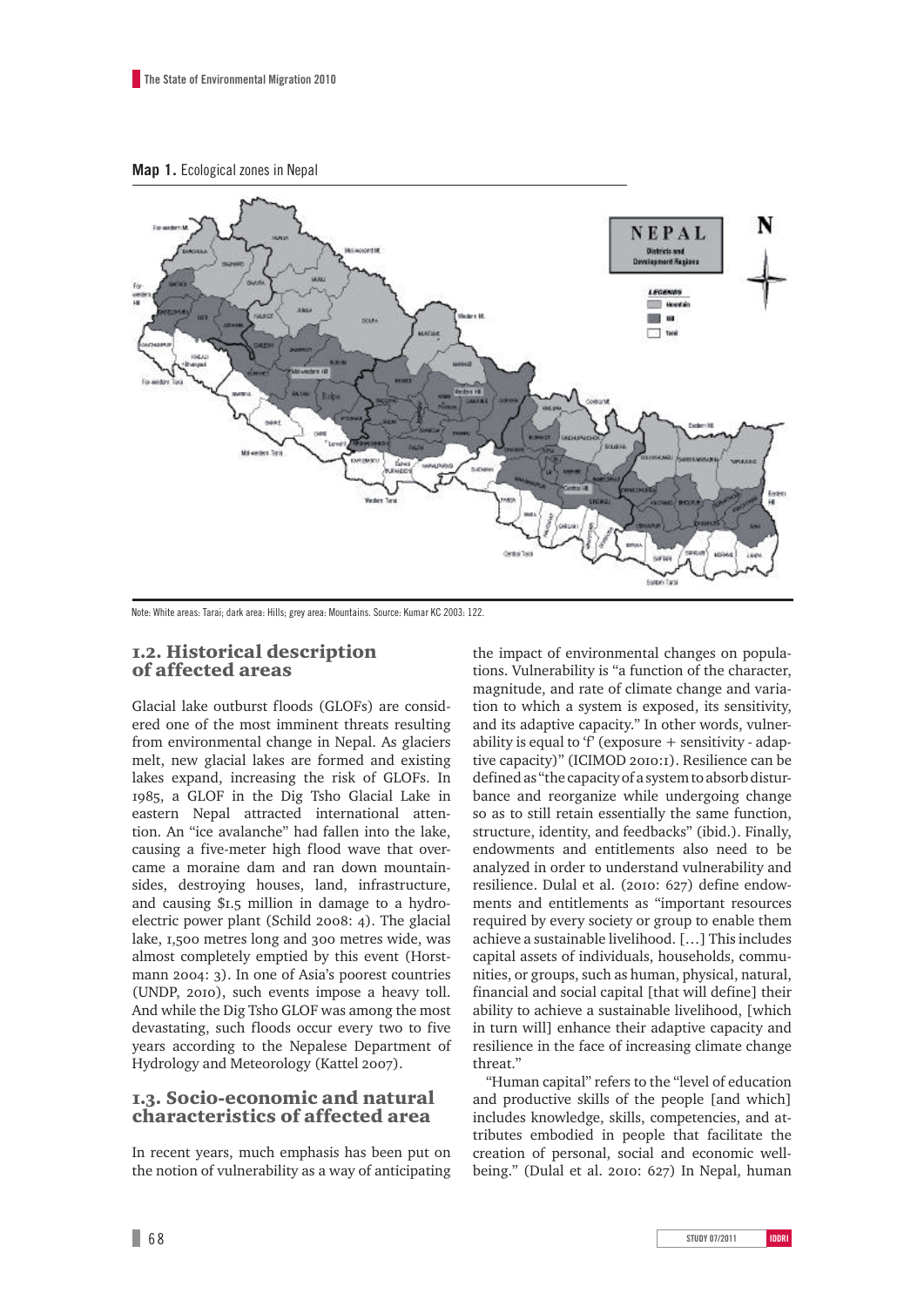capital is present (through traditional knowledge) but needs to be supplemented. The general level of education in Nepal is low<sup>30</sup> and information needed to cope with environmental change is not available to much of the population. As a consequence, both training and awareness-raising is needed to foster the adaptive capacity of the population. However, as Pokharel and Byrne (2009: 25) point out, "adaptation to climate change, while of course widely practiced in an ad hoc (autonomous) way, is new to Nepal as a field to be regulated through policy."The fact that Nepal is one of the poorest countries in Asia represents a further vulnerability. Unemployment (46%) and the number of those living below the poverty line (24.7%) is generally high – Nepal ranks 146th in the UN Human Development Index – yet some groups are in an even more perilous situation: Women and members of lower castes are heavily disadvantaged, and poverty is higher among ethnic minorities and tribal groups which are regarded as "inferior" by members of the higher castes (Bhusal 2008: 33). These groups are likely to be harder hit by an environmental disaster. Furthermore, a look at Nepal's progress towards the achievement of health related Millennium Development Goals (MDGs) – eradicate extreme poverty and hunger (GOAL 1), reduce child mortality (GOAL 4), improve maternal health (GOAL 5), combat HIV, malaria and other diseases (GOAL 6) - indicates a critical situation and thus a vulnerable population (WHO 2007). For instance, "addressing child malnutrition, the underlying cause for half the child deaths, remains a challenge in Nepal. About half of children under three years […] are too short for their age, and most children suffer from some type of micronutrient deficiency." (ibid.). Also, as for the fight against HIV, malaria and other diseases, "the trend shows that unless programmes are implemented on a war footing, a generalised epidemic with high mortality in the most economically productive group will begin and will start a vicious circle. The spread of HIV/AIDS will increase poverty and vulnerability, which in turn causes more infection and has serious impacts on the country's socio-economic conditions" (ibid.).

Remittances by migrants play an important role with regard to income diversification and thus reduction of vulnerabilities. According to Thieme and Wyss (2005: 72), "ninety per cent of the households farm for their own consumption but cannot meet the need for the whole year. Seventy-five per cent of households have no income from gainful



**Figure 2.** Glacier recession and expansion in Hindu Kush-Himalayas and Central Asia

Source: UNEP/GRID-Arendal 2010.

employment within Nepal. Remittances from present migration or income of past migration in the form of pensions from a foreign army are for most households the only or most important cash income." Financial capital, another important asset to determine the adaptive capacity of the population, is thus limited. Cash transfers suffer from the weak banking system, especially in regions that are farther away from the capital and main cities. As in many developing countries, there is a need for a more elaborated system to transfer remittances.

The country's topographic profile also contributes to the impact of the floods and thus the vulnerability of the Nepalese population. Elevation ranges from 100 meters in Southern Terai to more than 8,000 meters in the North. As a result, floodwaters are carried rapidly downhill, causing great destruction in their path. However, the population also depends on this topography to bring water from glacial melt and mountain lakes during the dry season.

The precipitation during the monsoon season is crucially important for agriculture and other basic needs, but floods often go hand-in-hand with these monsoon rains, which can displace thousands and destroy agricultural land and crops. In recent years, precipitation patterns have changed due to climate change, which creates additional vulnerabilities (particularly in the agrarian population). While traditional knowledge certainly helps in dealing with the rains, it must be supplemented with detailed data on precipitation patterns in order to allow the population to adapt and prepare.

<sup>30.</sup>While the literacy among the male population was 62.7% in 2001, only 34.9% of women were able to read and write.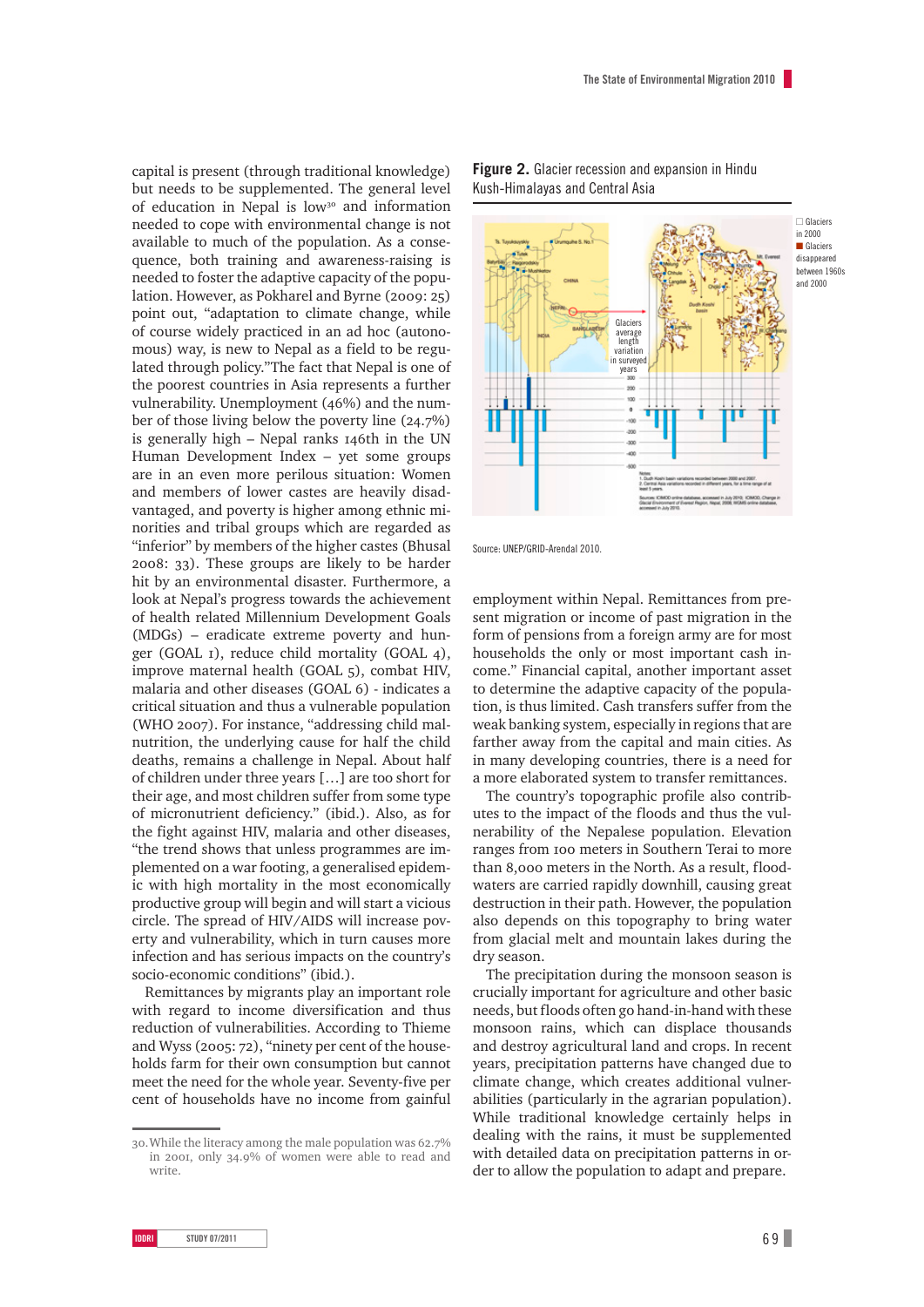**Figure 3.** Glacier Lake Outburst Floods



Source: UNEP/GRID-Arendal 2010.

As noted above, vulnerabilities can be understood as a lack of necessary assets to realize capabilities to cope with the environment. Because Nepal suffers from a lack of endowments and entitlements needed to ensure adaptation to environmental change, and because of the country's unique geography and topography, it is particularly vulnerable to global environmental change, and thus represents an important case study for climate scientists.

## **2. Migration patterns over time**

#### 2.1. General patterns

According to figures from the 2001 census (Kumar KC 2003: 11), the most important internal migration takes places from rural to rural areas, accounting for about 68.2% of all migration activity, while rural-to-urban migration accounts for 25.5% of total internal migration. Moreover, migration takes place more often from higher to lower altitudes (Gill 2003: 11). Reasons for internal migration are marriage (23%), agriculture (18.1%), service (11.5%), study (10.3%), business (5.5%), and 'other reasons' (31.6%). The Mid-West and Far-West parts of the country experience population loss as a result of migration.

Internationally, the most prominent emigration destination from Nepal is India, where about 900,000 Nepalese (77.3% of the expatriate community) are believed to live (Kollmair et al. 2006: 153). India is a prime destination because of the open border between the two countries (Shrestha and Bhandari 2005: 21). Migration to the Gulf States, officially estimated at 110,000, is believed to be at around 170,000 (14.5%) while 40,000 (3.5%) are estimated to have left for Europe, the US, Japan and Australia (Kollmair et al. 2006: 153).

#### 2.2. The environmentmigration nexus

Two studies, Massey et al. (2007) and Shrestha and Bhandari (2005), address the environmentmigration nexus in the Chitwan Valley (Terai), examining the importance of environmental deterioration on human migration. Massey et al. (2007: 6f.) identify five specific aspects of environmental change that they deem important in order to establish the link between environment and migration: 1) "higher levels of population density will be associated with higher rates of out-migration among residents of the Chitwan Valley"; 2) they anticipate that "a perceived decline in agricultural productivity will be associated with a greater likelihood of out-migration among farm households"; 3) "local areas with less open farmland will have higher rates of out-migration than those where agriculture is more abundant"; 4) "families facing less access to fodder will have higher rates of outmigration"; 5) "variations in access to fodder and firewood are expected to have different effects on the migratory behaviour of men and women." They also assume that "given that the Chitwan Valley continues to exhibit a great deal of environmental variation, local environmental changes [are expected] to have a stronger influence of local moves within the valley than on long-distance moves out of the valley". Both Massey et al. (2007) and Shrestha and Bhandari (2005) conclude that labour migration is a coping strategy to environmental degradation. However, such migrations are almost all local; there is little evidence that international migration patterns into and out of Nepal have a strong environmental component (Massey et al. (2007: 22).

In their study, "Labour migration as a response strategy to water hazards in the Hindu Kush-Himalaya", Banerjee et al. (2011) find that "nearly 80% of the migrant households surveyed considered water-related hazards as an important influence on the decision to migrate for work. But even in these households, non-environmental reasons such as lack of income, unemployment, dissatisfaction with livelihood, and lack of livelihood opportunities were significant determinants of labour migration". It should be pointed out that there is a considerable difference between the role of "rapid-onset hazards" such as floods and "slow onset hazards" such as droughts, floods playing a role in 60% of migrant households' migration decisions,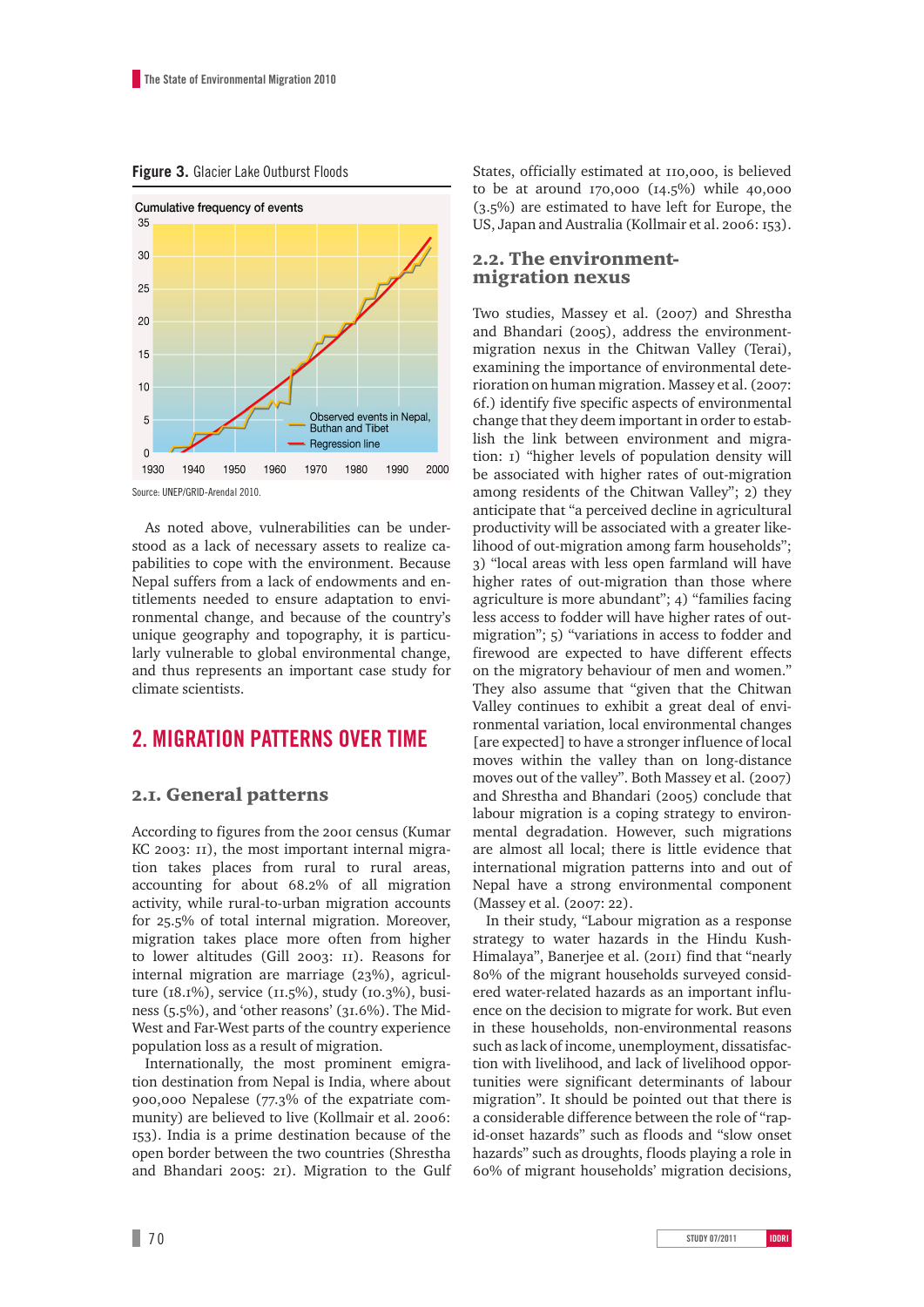



Source: WWF 2005:6.

while droughts influenced migration behaviour in 30% of migrant households (Ibid.).

As Baherjee et al demonstrate, not all disasters have the same impact—or perceived impact. In the case of GLOFs, it is unlikely that mountain communities can engage in *in situ* adaptation. GLOF adaptation would require strong early warning systems, a change from mud to stone as the building material of choice (ICIMOD 2009: 28), and other costly interventions that only the central government (and international donors) can reasonably fund. Conversely, in the case of droughts, traditional knowledge can lead to successful local adaptation strategies (ICIMOD, 2009).In addition, since drought is a slow-onset process, it is possible for families to arrange for temporary migration out of the affected area.

# **3. Policy responses**

#### 3.1. Risk assessment and reduction

The International Centre for Integrated Mountain Development (ICIMOD) has undertaken considerable efforts to assess risks emanating from glacial lakes. In 2001, it created an inventory of glaciers, identifying more than 8,000 glacial lakes in the greater Himalaya, 200 of which are potentially

dangerous (Schild 2008: 2). A further assessment of glacial lakes in Nepal, using remotely sensed data, took place in 2009: 1,466 glacial lakes were identified, 6 of which are "potentially dangerous" (ICIMOD 2010a: 3).

Together with the Kieo University (Japan), ICI-MOD has implemented a Wireless Fidelity (Wi-Fi) monitoring system of the Imja Tsho Lake, regarded as being at high risk for a GLOF. Two web cameras provide images of the area every 10 minutes, accompanied by additional data from sensors of the monitoring system (Garung et al. 2009: 6).

The threat posed by Tsho Rolpa Lake was addressed in the late 1990s after Dr. J. Reynold, a GLOF specialist, warned that the lake might burst in the summer of 1997 (Matambo and Shrestha 2010). An early warning system was installed, first in the form of Army posts in the area, which would warn population in case of a GLOF, then through a more sophisticated system that would receive signals from a GLOF sensor system and warn the population by air horns and sirens (ibid.). Furthermore, a channel system, financed by the Netherlands, was installed to lower the water level by 3 meter (Horstmann 2004: 4f.).

The United Nations Development Programme (UNDP), together with the EU's Humanitarian Aid Agency (ECHO), also aims at strengthening GLOF risk reduction through "non-structural and community-based interventions [and through fostering] understanding of socio-economic risks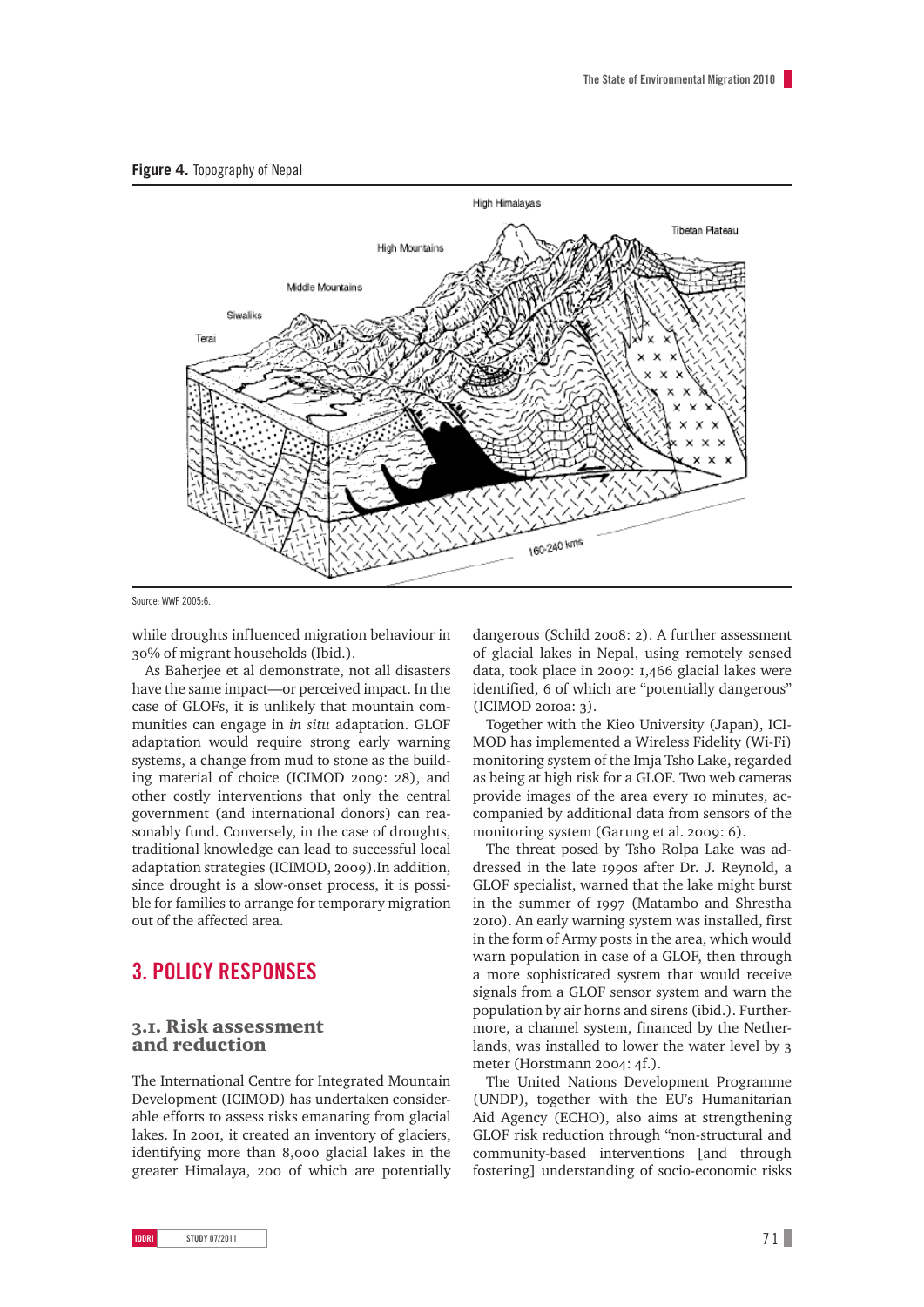associated with GLOFs" (UNDPa). This project<sup>31</sup> includes raising awareness among the population, land use planning (through, for instance, introduction of land use management concepts and practices at the community and local administration level), preparedness planning (through, for instance, the development of contingency plans and identification of evacuation routes and safe shelters), knowledge networking (through, for instance, documenting traditional coping mechanisms and practices, and facilitating information and knowledge sharing between different stakeholders), risk mitigation, early warning systems, disaster management planning and, finally, mainstreaming disaster risk reduction into development (UNDP, ECHO).

#### 3.2. Resettlement programs

Resettlement has taken place on a small scale and only with regard to the Tsho Rolpa Lake. As it was believed that an outburst would take place in June 1997, an evacuation for the population living downhill from the lake was issued. Approximately 74% of the population of 6,000 that lived downhill from the lake was evacuated for one month (Matambo and Shrestha 2010). According to reports from the area, the physical risk reduction measures put in place gave the population the impressions that they were safe and thus that there was no need to move.

#### 3.3. Relief action

Relief actions are undertaken by the state and international organizations in the event of floods, including GLOF. Action takes place under different policies such as the 1982 Natural Disaster Relief Act, stipulating, for instance, that families of victims shall be provided NRS 10,000 (€160) as relief assistance (Pokharel 2004) and the National Strategy for Disaster Risk Management of 2008. The former also establishes a Central Disaster Relief Committee, under the leadership of the Minister for Home Affairs, consisting of 25 members; it also authorises the government to set up aid funds at national, regional, district and local level (Government of Nepal 2008: 21).

Following the 2008 Koshi floods that displaced 42,000 people, the government of Nepal provided a return package worth NRS 50,000  $($ €800) to those returning to their original places

31. A wide range of documents on the projects is available at http://www.managingclimaterisk.org/index. php?menu\_id=9&pagetype\_menu=2&content\_ id=MEN-9

of residence from the relief camps (IFRC 2009: 4). Moreover, it purchased land and allocated 133.8 square meters to each of 1,422 landless families (Shankar 2010). However, critics pointed out that the Chamar community, a Dalit (lowest caste) sub-caste, had been discriminated against in the reallocation process. Having been compelled to live on the borders of the Kosh river and landless because of their status, Dalits are more vulnerable to such floods (ibid.). Furthermore, the return package was provided only to those that had registered as Internally Displaced People (IDPs). Due to weak registration mechanisms, however, up to half of the IDPs were not able to register in some districts (IDMC 2010: 1). Additionally, the 2007 IDP policy<sup>32</sup> adopted by the government "has not been disseminated effectively across the country" (ibid.).

According to the International Federation of the Red Cross and Red Crescent Societies (IFRC), "throughout the response, the work of the humanitarian actors, of clusters and coordination, has been largely focused on temporary camps established in and around community buildings as well as on available unaffected land. Almost all those who fled needed housing and thus emergency shelter had an important role to play. Anecdotal evidence suggests that the response and the coordination of the response have overall been good. Throughout the disaster, with perhaps a few problematic exceptions, humanitarian need has been met." (Kellett 2008: 5). Despite these and other measures,<sup>33</sup> Chhetri (2001: 63), focusing on the domestic landscape, points out that there is a "lack of coordination among agencies related to disaster management, and of clear-cut job descriptions for those agencies." Other shortcomings include a lack of technical manpower.

International organizations, besides providing relief to those hit by floods, also play a role with regard to capacity building and training of authorities. The International Organization for Migration (IOM), for instance, runs a program on "Migration, Climate Change and Environmental Degradation", in the framework of which it trains authorities in "Humanitarian Response in Emergencies, Shelter and Settlement Planning and SPHERE Standards to ensure a consolidated response to the advent of new disasters in the region" (IOM 2010).

<sup>32.</sup> For the policy document, see Government of Nepal  $(2007)$ .

<sup>33.</sup> For a more comprehensive account, see the Government of Nepal, UNDP, EC (2010).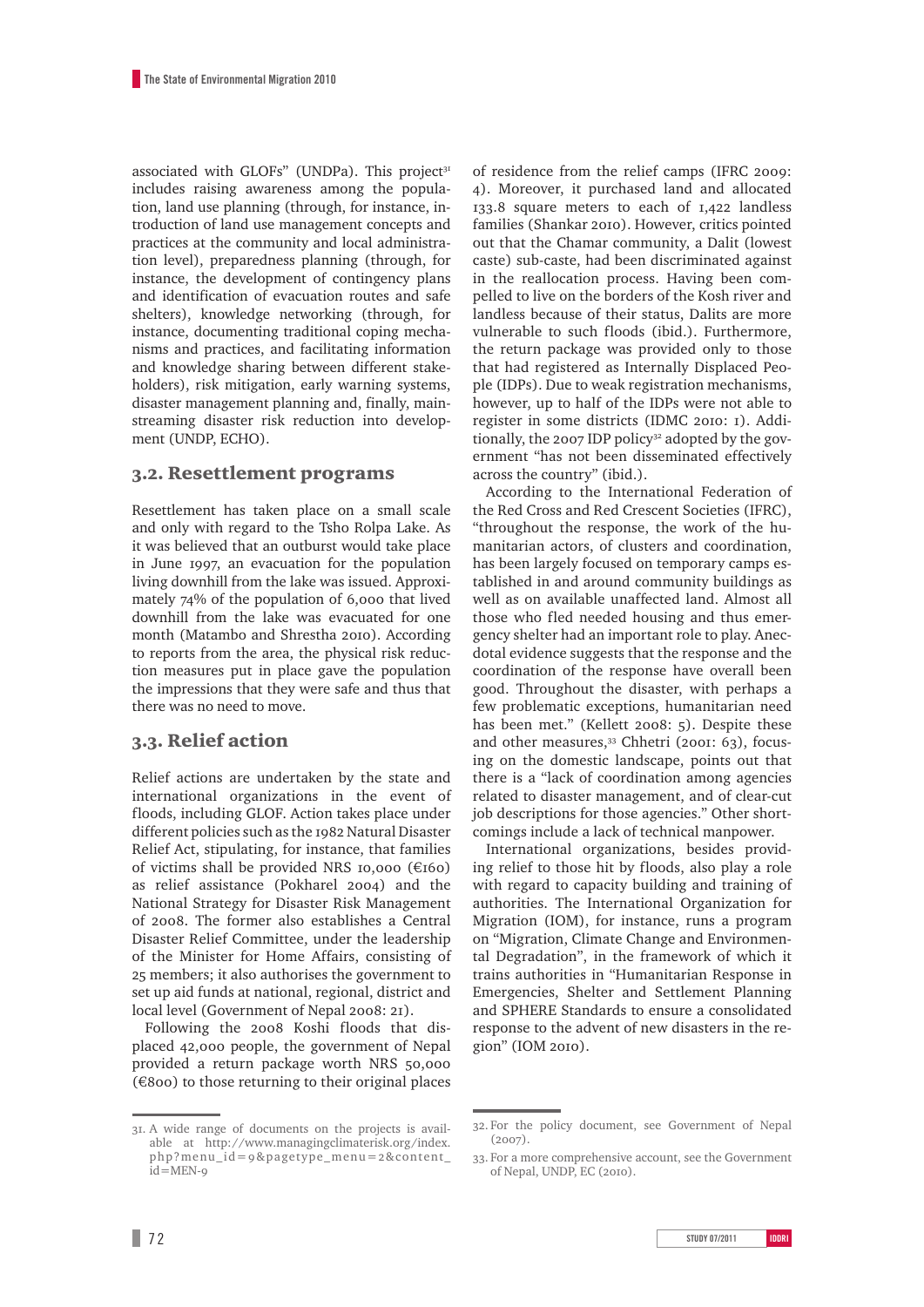

**Figure 5.** Determinants of labour migration and their perceived importance in the migration decision

Source: Banerjee et al. 2011:8.

# **Conclusion**

The forgoing overview of GLOF and their link to migration in Nepal has demonstrated that thus far, the threat of such floods has not led to people moving in anticipation of the phenomenon. Evacuation of a part of the population living downstream of the Tsho Rolpa Lake for a period of around one month has been the only movement directly linked to this slow-onset environmental change. However, the ongoing and quickening process of glacial melting is likely to increase the likelihood of GLOF which will trigger displacement (as occurred after the GLOF at the Dig Tsho Lake in 1985) if no comprehensive prevention measures are put in place.

Actions taken by the government when an outburst of the Tsho Rolpa Lake was expected in 1997 have addressed several issues, yet several shortcomings remain, especially concerning problems regarding the early warning system put in place at that time and later abandoned. Moreover, the positive role played by the ICIMOD has demonstrated the importance of strengthening local capacity for research and risk assessment.

# **Policy recommendations**

m Carry out more fine-tuned studies in the different regions (Terai, hills, mountains) to assess different vulnerabilities and capacities of the different communities.

*Migration patterns (and vulnerabilities to environmental change) differ from area to area, and even within districts. In order to fully understand the phenomenon, more detailed studies need to be carried out, ideally by local research institutions. Research in this area should identify different configurations of capital assets and role in both adaptation to environmental change, and migration behaviour.*

m Implement the 2007 National IDP Policy and develop an effective registration mechanism

*According to various NGOs, little progress has been made on the implementation of the 2007 National IDP Policy. The Government of Nepal needs to implement the policy and also develop effective registration mechanism for people displaced by natural disasters in order to ensure that best assistance possible is provided to victims of such events.*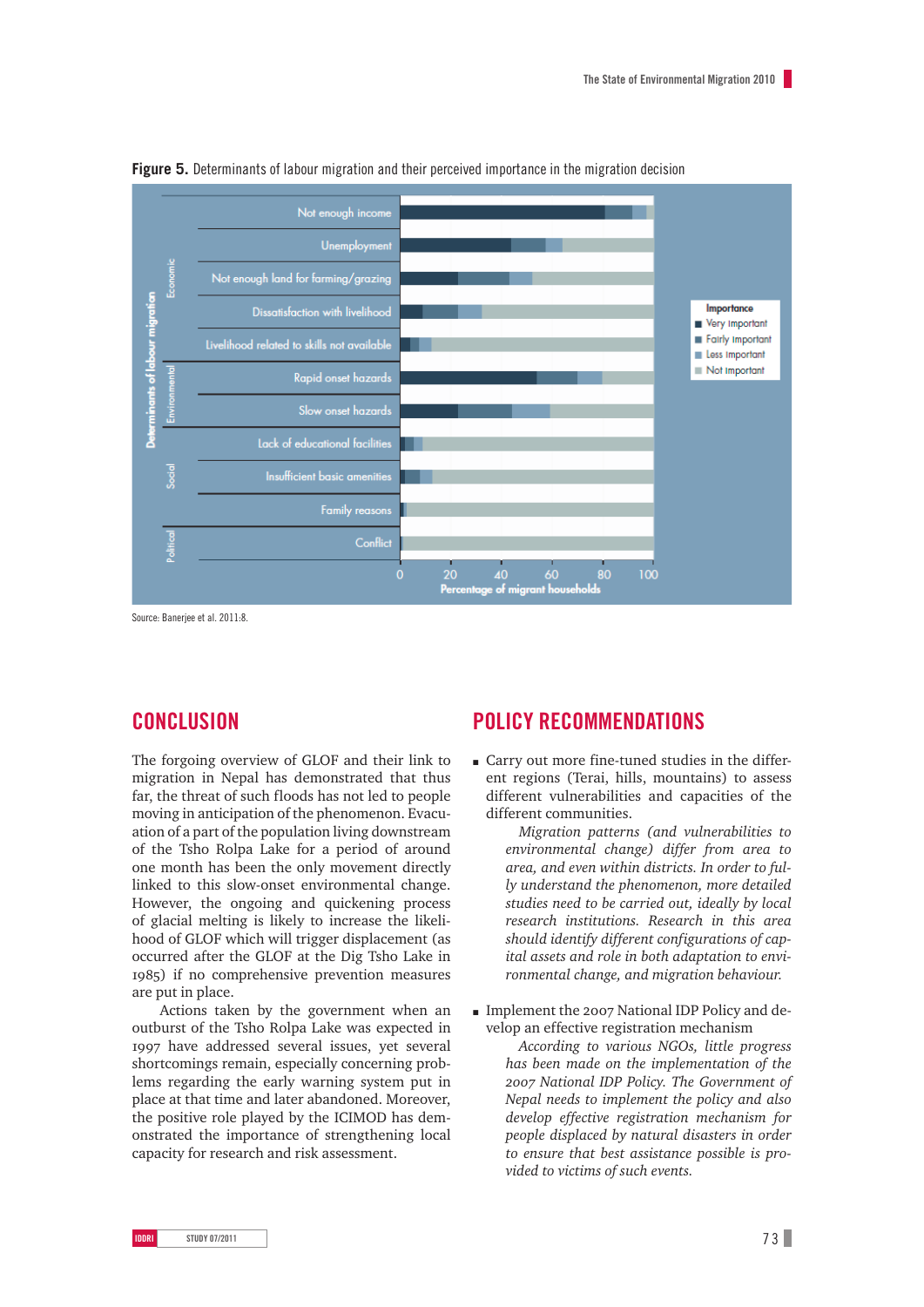m Design mechanisms to include the local communities in the decision-making process at state level

*Since environmental conditions and vulnerabilities are often highly localized, local actors need a role in setting State policy on environmental change, adaptation, and migration. International organizations and civil society may also contribute valuable technical knowledge and expertise to these processes.*

- m Provide information on anticipated environmental change to local communities, especially to those that are in remote mountain areas
	- *Access to information depends on several factors, the most important being the ability to acquire data and reports on anticipated environmental changes and their impacts. Access to information thus requires both education and resources (such as internet access), both of which are far from universal in Nepal. International donors can help fill these gaps. Moreover, data and knowledge on environmental change should be mainstreamed into development projects in Nepal.*
- m Provide funding schemes for communities to adapt houses to potential GLOFs and to allow for other capital-intensive adaptation measures *Changing housing materials from mud to stone can be protective against GLOFs. However, as noted in this analysis, many mountainous areas suffer from food insecurity and a general lack of financial resources. Thus, international and national support may be necessary to fund such capital-intensive investments. However, any such program should avoid exacerbating local inequalities, including those fueled by remittance revenue.*

m Foster development of expertise through the funding of research institutions

*Research institutions play an important role in understanding changes in the environment and how they will affect populations. They have provided valuable data and have also carried out awareness-raising training. The activities undertaken by ICIMOD, which has mapped risks resulting from glaciers in the Hindu Kush-Himalaya region is but one example. These sorts of locally-driven research institutions should be supported and nurtured, preferably through cooperation with international actors who might benefit from lessons learnt with regard to environmental change and adaptation strategies.* 

m Inter-agency cooperation in disaster response operations

> *The different agencies responsible for disaster relief operations in Nepal do not always cooperate sufficiently, undermining efficacy. New organizational frameworks should be considered and developed.* ❚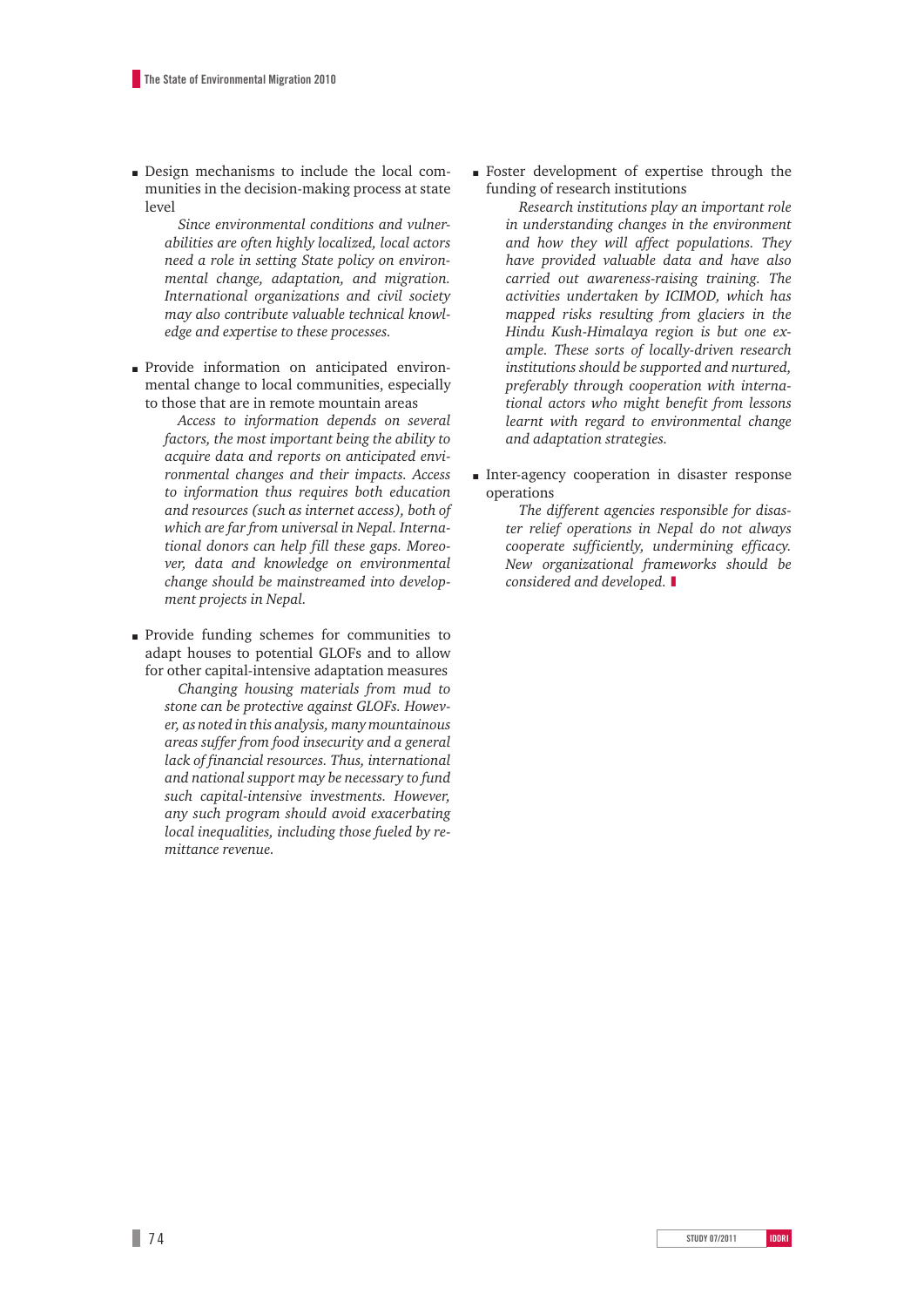## **BIBLIOGRAPHY**

Banerjee, S., J.Y. Gerlitz and B. Hoermann (2011) "Labour Migration as a Response Strategy to Water Hazards in the Hindu Kust-Himalayas", Kathmandu: The International Centre for Integrated Mountain Development

Bhusal, L.K. (2008) "From Poverty to Livelihood Vulnerability: Towards an Agenda for Universalising Socioeconomic Security in Nepal", The Hague: Institute of Social Studies, Graduate School of Development Studies

Chhetri, M.B.P. (2001) "A Practitioner's View of Disaster Management in Nepal: Organisation, System, Problems and Prospects", *Risk Management*, 3:4, pp. 63 – 72

Dulal, H.B.,Brodnig, G., Thakur, H.K. and C. Green-Onoriose (2010) "Do the poor have what they need to adapt to climate change? A case study of Nepal", *Local Environment*, 15:7, pp. 621 – 635

Garung, D. R., Bajracharya, S. R., Shrestha, B.R. and P. Pradhan (2009) "Wi-fi network at ImjaTsho (lake), Nepal: an Early Warning System (EWS) for Glacial Lake Outburst Floods (GLOF)", Kathmandu: International Centre for Integrated Mountain Development, http://geoportal. icimod.org/Publication/Files/0792616e-802f-4f11-adeaea3de9f20685.pdf, accessed 20 June 2011

Gill, G. J. (2003) "Seasonal Labour Migration in Rural Nepal: A Preliminary Overview", Overseas Development Institute Working Paper 218, London: Overseas Development Institute

Government of Nepal (2008) "National Strategy for Disaster Risk Management in Nepal", <http://www.undp. org.np/pdf/NSDRMFinalDraft.pdf>, accessed 20 April 2011

Government of Nepal (2007) "National IDP Policy", http:// www.internal-displacement.org/8025708F004CE90B/%2 8httpDocuments%29/634C98DB1EB6BD2DC12572D7002 9553B/\$file/IDP+Policy.pdf>, accessed 21 July 2011

Horstmann, B. (2004) "Gletschersee-Ausbrüche in Nepal und der Schweiz. NeueGefahrendurch den Klimawandel", Berlin: Germanwatch

IFRC (2009) "Nepal: Floods", Operations Update No 4, <http://www.ifrc.org/docs/appeals/09/MDRNP002OU4. pdf>, accessed 25 July 2011

ICIMOD (2009) "Local Responses to Too Much and Too Little Water in the Greater Himalayan Region", Kathmandu: The International Centre for Integrated Mountain Development

ICIMOD (2010) "Rural Livelihoods and Adaptation to Climate Change in the Himalayas", Kathmandu: The International Centre for Integrated Mountain Development

ICIMOD (2010a) "Glacial Lakes and Associated Floods in the Hindu Kush-Himalayas", Kathmandu: The

International Centre for Integrated Mountain Development IOM (2010) "Nepal", http://www.iom.int/jahia/Jahia/

activities/asia-and-oceania/south-and-south-west-asia/ nepal/cache/offonce/

IDMC (2010) "Failed implementation of IDP policy leaves many unassisted", Internal Displacement Monitoring Centre, Norwegian Refugee Council, <http://www.

internal-displacement.org/8025708F004BE3B1/%28httpI nfoFiles%29/FFF5958EB13C0AF8C12576B900395E1D/\$f ile/Nepal\_Overview\_Jan10.pdf>

Kattel, D. B. (2007) "Nepal scientists warn of glacier flood threat", Science and development network, <http://www. scidev.net/en/news/nepal-scientists-warn-of-glacier-floodthreat.html>, accessed 11 July 2011

Kellett, J. (2008) "A Review of the Emergency Shelter Cluster Koshi Floods Emergency Response, from August 2008", http://www.humanitarianreform.org/ humanitarianreform/ Portals/1/cluster%20approach%20 page/clusters%20pages/Em%20Shelter/Review%20 of%20Emergency%20Shelter%20Cluster,%20Koshi%20 Flooding%202008-2009.pdf, accessed 24 July 2011

Kumar KC, B. (2003) "Migration, poverty and development in Nepal", United Nations Economic and Social Commission for Asia and the Pacific Ad Hoc Expert Group Meeting on Migration and Development, 27 – 29 August, Bangkok, Thailand, <http://www.unescap.org/esid/psis/ meetings/migrationaug2003/Nepal.pdf>, accessed 10 July 2011

Kollmair, M, Manandhar, D., Subedi B. And S. Thieme (2006) "New figures for old stories: Migration and remittances in Nepal", *Migration Letters*, 3:2, pp. 151 – 160

Massey, D., Axinn, W. and D. Ghimire (2007)

"Environmental Change and Out-Migration: Evidence from Nepal", Population Studies Center Research Report 07-615. Ann Arbor, MI: Institute for Social Research, University of Michigan

Matombo, S. and A. Shrestha "World Resources Report Case Study. Nepal: Responding Proactively to Glacial Hazards", Washington D.C.: World Resources Report

Mc Pherson (2009) "Displacement by Natural disasters in Nepal", Kathmandu: Nepal Institute of Peace

MSF (2008) "Nepal floods displace thousands", <http://www.msf.org.uk/nepal\_floods\_displace\_ thousands\_20080910.news>, accessed 17 April 2011

Podesta, J. and P. Ogden (2008) 'The Security Implications of Climate Change', *Washington Quaterly*, 31:1, pp. 115- 138

Pokharel, B.K. and S. Byrne (2009) "Climate Change Mitigation and Adaptation. Strategies in Nepal's Forest Sector: How Can Rural Communities Benefit?",Kathmandu: Nepal Swiss Community Forestry Project

Rai, S. C. (2005) "An Overview of Glaciers, Glacier Retreat, and Subsequent Impacts inNepal, India and China", WWF Nepal Program,<http://assets.wwf.org.uk/downloads/ himalayaglaciersreport2005.pdf>, accessed 11 July 2011

Schild, A. (2008) "Glacial Lake Outburst and its Impacts on Human Security in South Asian Countries", South Asia: Environment and Human Securities Conference, <http:// www.sueztosuva.org.au/south\_asia/ehs\_conference/ papers/Schild.pdf>, accessed 16 April 2011